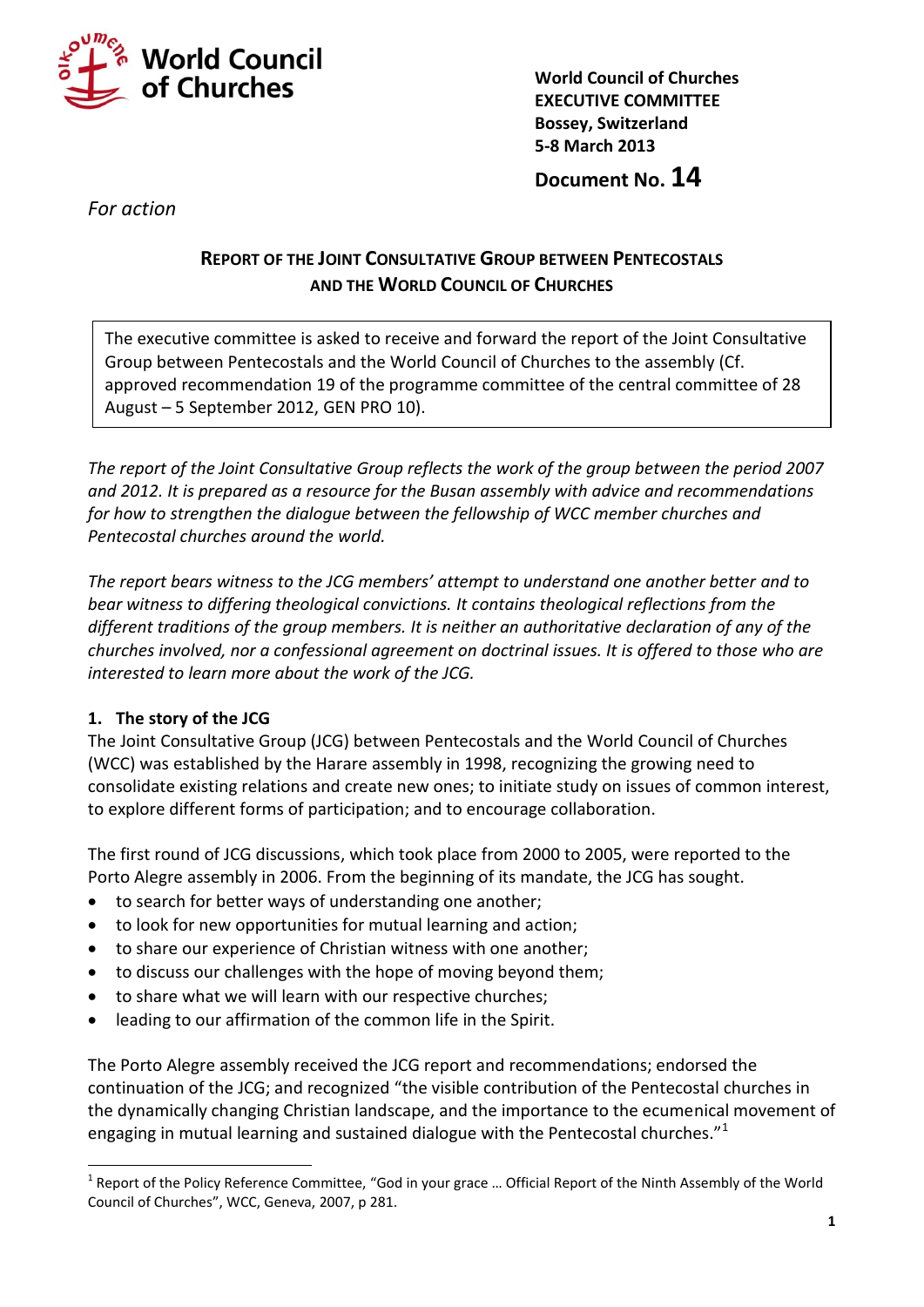The second round of JCG discussions was inaugurated in 2007 under the leadership two comoderators – Rev. Dr Cecil M. Robeck, on behalf of the Pentecostal church members, and Rev. Jennifer S. Leath, on behalf of the WCC church members. The group, which was comprised of two teams of equal size, included both continuing and new members (appendix 1).

# **2. From Porto Alegre to Busan**

The JCG met annually between 2007 and 2012, building on the relationships and hard-earned trust developed during the first round of conversation. Each meeting helped to deepen dialogue, but also to engage with national churches and local congregations – both Pentecostal churches and WCC member churches – making every effort to learn from and share with local churches through dialogue, fellowship and prayer.

In 2007 the JCG met in Baar, Switzerland at the Focolare Centre, which allowed for significant exposure to this charismatic community within the Roman Catholic Church. The meeting introduced a new group of members to the history and work of the JCG; and provided space for discussion on the ecclesial gifts of charisms and sacraments.

The group set as its agenda from 2007 to 2012 continued theological dialogue on the nature and mission of the church based on a study of the marks of the church as affirmed in the Nicene-Constantinopolitan Creed – the one, holy, catholic and apostolic church.

In 2008 the JCG met in Helsinki, Finland to discuss the oneness of the church. The meeting was held at the Orthodox Sofia Conference Centre and provided space for discussion with the Finnish Ecumenical Council, the Evangelical Lutheran Church of Finland, the Orthodox Church in Finland and the Finnish Pentecostal Movement.

In 2009 the JCG met in Hong Kong, China to discuss the holiness of the church. It met with the Hong Kong Christian Council, the Hong Kong Council of the Church of Christ in China and the Pentecostal Holiness Church of Hong Kong.

In 2010 the JCG met outside Geneva, Switzerland to discuss the catholicity of the church. Meeting at the Bossey Ecumenical Institute provided an opportunity for interaction with Bossey students and faculty, the Orthodox Centre at Chambesy and newly elected WCC leadership.

In 2011 the JCG met in Riga, Latvia to discuss the apostolicity of the church. The JCG coincided with a meeting of the European Pentecostal and Charismatic Research Association and provided the opportunity to meet with the Evangelical Lutheran Church in Latvia, the Pentecostal Church and the United Bible Society.

The JCG returned to the Bossey Ecumenical Institute in 2012 to complete its report to the Busan assembly.

# **3. The lessons the JCG learnt from holding these conversations**

The JCG is encouraged that WCC member churches and Pentecostal churches are finding more opportunities for dialogue, common prayer and serving Christ together. From its experience, over two periods of conversation, the JCG bears witness to its experience of a methodology that has enabled the work to be fruitful, and offers this to any others engaged in such conversations.

A. Fruitful ecumenical conversations benefited from certain commitments from the outset, especially that both teams in the conversation: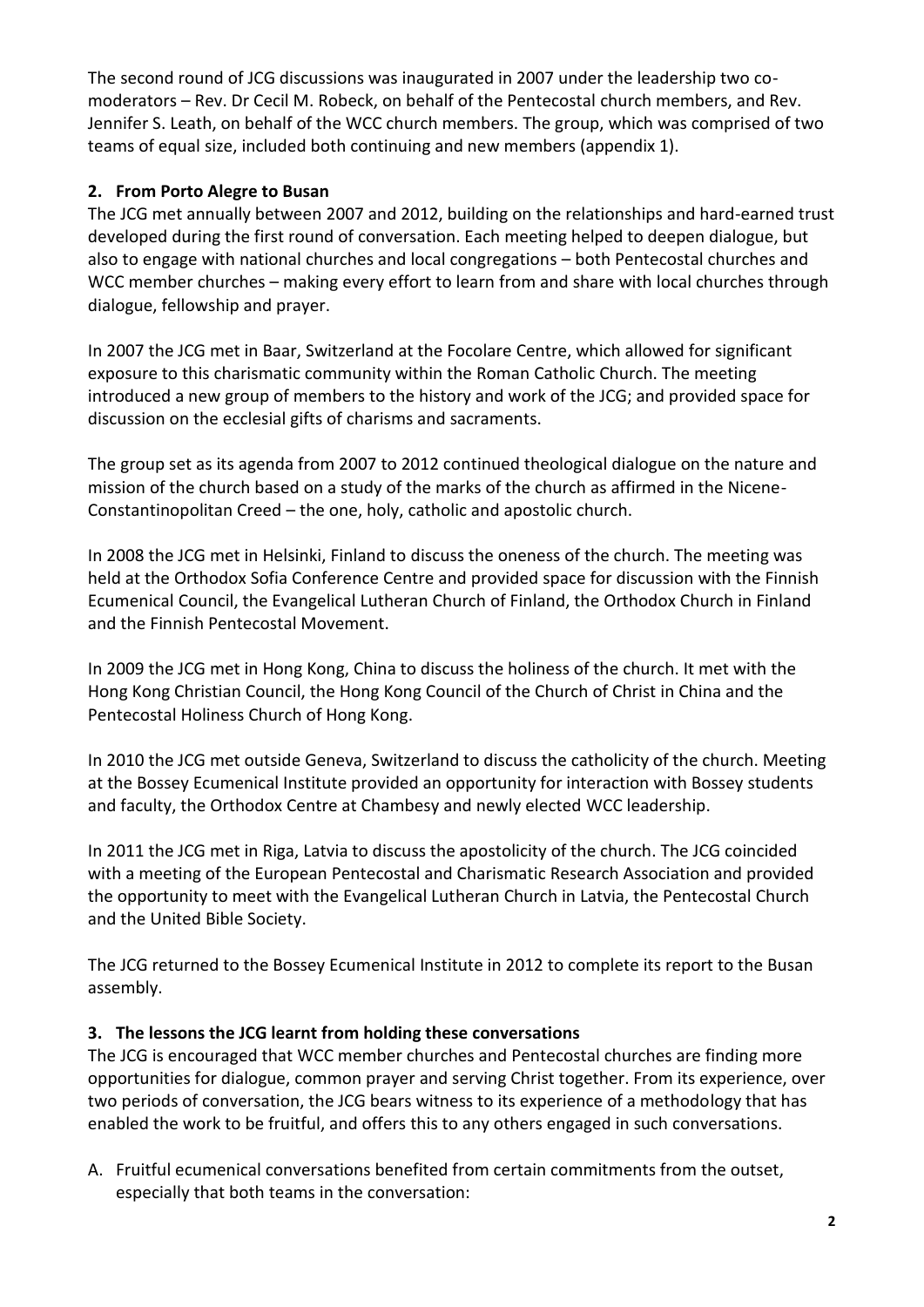- i. Set their work in the context of daily prayer and the study of Scripture together.
- ii. Were granted the time, energy, and finances necessary to see the process of conversation through to completion.
- iii. Gathered team members who represented a genuine and thoughtful cross-section of the constituencies intended to be at the conversation table.
- iv. Assigned persons who were personally secure, self-aware, and knowledgeable of and committed to the positions held by their tradition, yet open to new insights and lessons from their conversation partners in such a way that change in our perceptions of one another is possible.
- v. Enlisted those with the necessary gifts to facilitate the process of conversation and with the broadest possible inclusion of all participants throughout the process.
- B. The conversation benefitted from the partners making commitments about how they will work together. It worked best when both parties shared an attitude of humility, honesty and openness about what they bring to the table, accompanied by personal faithfulness to the gospel. Once that commitment was made, a fruitful conversation benefitted when participants:
	- i. Set aside presuppositions, stereotypes and apprehensions about one another.
	- ii. Set goals together in a spirit of mutuality that led to the desired conclusion of time spent together.
	- iii. Developed a mutually agreeable methodology by which these goals may be reached and assessed.
	- iv. Resisted unilateral actions intended to favour oneself or one's tradition.
	- v. Resisted the temptation to idealize one's own tradition without also acknowledging its weaknesses.
	- vi. Resisted the temptation to portray the weaknesses of the dialogue partner without considering its strengths as well.
- vii. Were willing to represent fairly and accurately, with love and respect, the breadth, depth, differences within, and nuances of one's tradition to the best of one's ability, whether or not s/he identifies with them completely.
- C. Fruitful ecumenical conversation required a personal commitment and openness by all participants. It provided an opportunity for participants to grow spiritually and to grow together. In this conversion process, participants found it necessary to:
	- i. Listen to and to pray for one another with the mind and the heart so that genuine understanding between all parties became possible.
	- ii. Share together in learning and teaching.
	- iii. Take on assignments intended to contribute to the goals of the conversation.
	- iv. Hold the best interest of the other participants at heart.
- D. Fruitful ecumenical conversation benefited from the commitment of all participants to act upon the knowledge that is received in the conversation process, anticipating that that all participants would attempt to.
	- i. Bring into their lives and the lives of their ecclesial bodies what has been learned in the conversation.
	- ii. Be open to promoting further conversations within their own constituencies.
	- iii. Speak only the truth in love about the other tradition, once it has been honestly and candidly explained.
	- iv. Report to the appropriate ecclesial bodies the fruit (both positive and negative) of the time spent in conversation honestly and in a timely manner.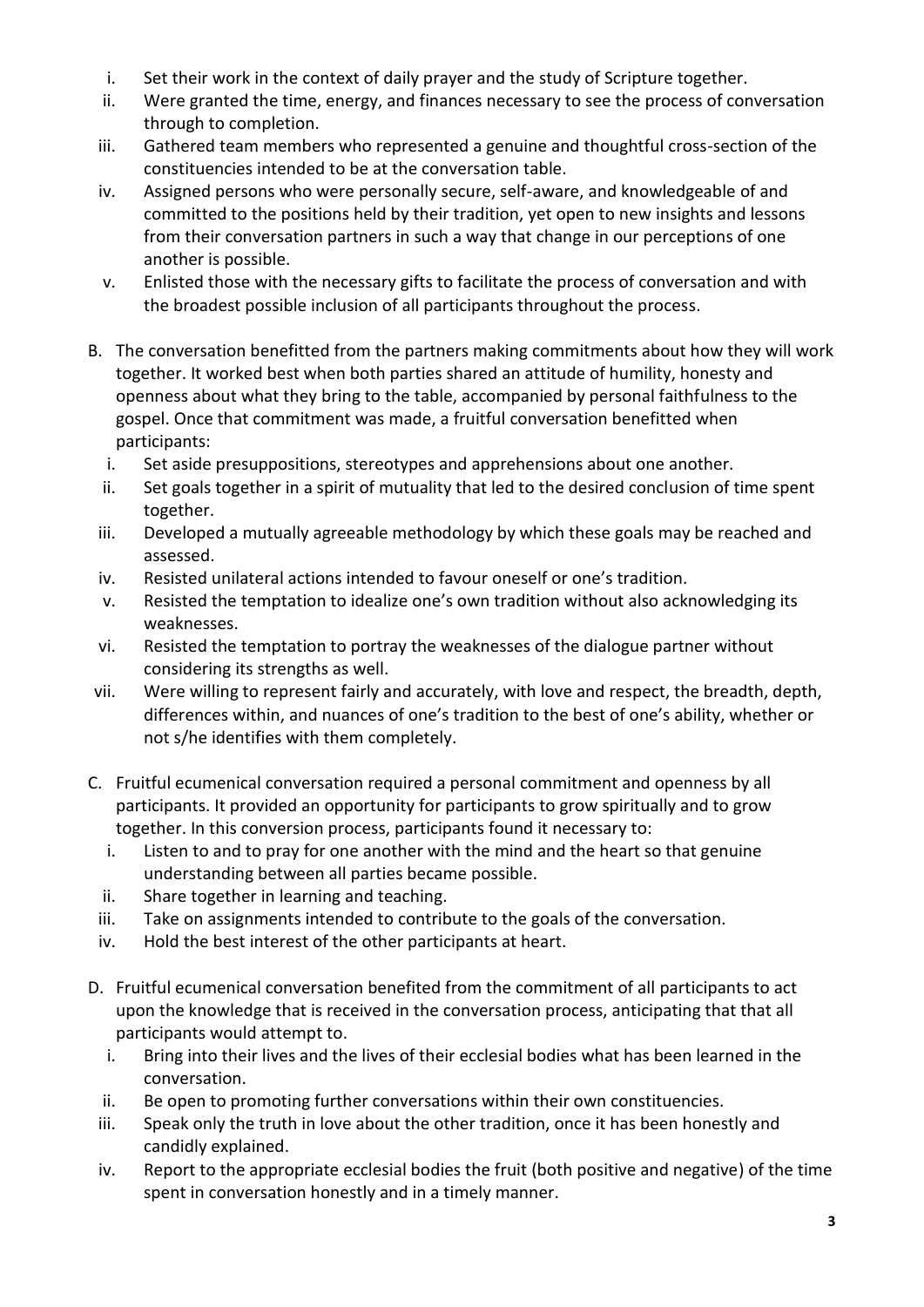- v. Communicate these findings in as clear a language as possible in order to facilitate their reception by the broadest possible audience, and
- vi. Recognize the limitations that conversation alone brings to the quest for Christian unity while celebrating the gifts or new possibilities that issue from that conversation.

## **4. What the JCG sought to achieve**

The basic goals of the JCG were (1) to *introduce* JCG members to a particular model and context of ecumenical dialogue (a joint consultative group); and (2) to *prepare* JCG members to introduce others from their respective churches to different ways of being in dialogue across Christian traditions. To achieve these objectives it was necessary to develop a methodology that allowed room for personal growth and mutual encouragement.

The group was composed of equal numbers of WCC and Pentecostal members, including pastors, professors, church leaders and lay people from around the world. Some were experienced ecumenists, while others were new to ecumenical dialogue. It was a dialogue of Christians who could represent their traditions and the experience of their churches. It was not only a dialogue between WCC member churches and Pentecostals, but an experience of intra-WCC and intra-Pentecostal discussion.

Because of its grassroots diversity the JCG had to find ways of being in dialogue that brought the gifts of every person to the table. The group quickly developed an inter-disciplinary approach that included personal testimonies, prayer, bible study, theological dialogue and engagement with local churches all working together to help explore the theme of discussion.

The JCG also served as a switch board for sharing updates on international, national and local developments in ecumenical dialogue, helping to nurture a number of significant opportunities for dialogue between WCC member churches and Pentecostal churches.

Through its inter-disciplinary approach the members of the JCG celebrated many points of common faith, but also navigated the tensions of theological, historical and experiential difference in understanding the one, holy, catholic and apostolic church.

### **5. Dialogue centred on shared resources**

The method and choice of topics for discussion drew more upon shared resources of faith, than theological issues and ecclesial positions alone.

One thing that all JCG members held in common was a deep faith and belief in Christ as God and Saviour. This was strengthened by sharing personal testimonies of faith in Christ, particularly at the beginning of the journey but also through deepened sharing along the way. Common faith was also nurtured by praying together daily using the songs, prayers and stories of each member's tradition.

The JCG chose to discuss a topic that each member loved and cared for dearly – the church. Moreover it chose to talk about the church using the ancient and common affirmation that the church is one, catholic, holy and apostolic as professed in the Nicene-Constantinopolitan Creed (appendix 2).

In talking about the church the JCG looked to a common source for understanding – the Bible. As much time was spent studying Bible passages relevant to the mark of the church under discussion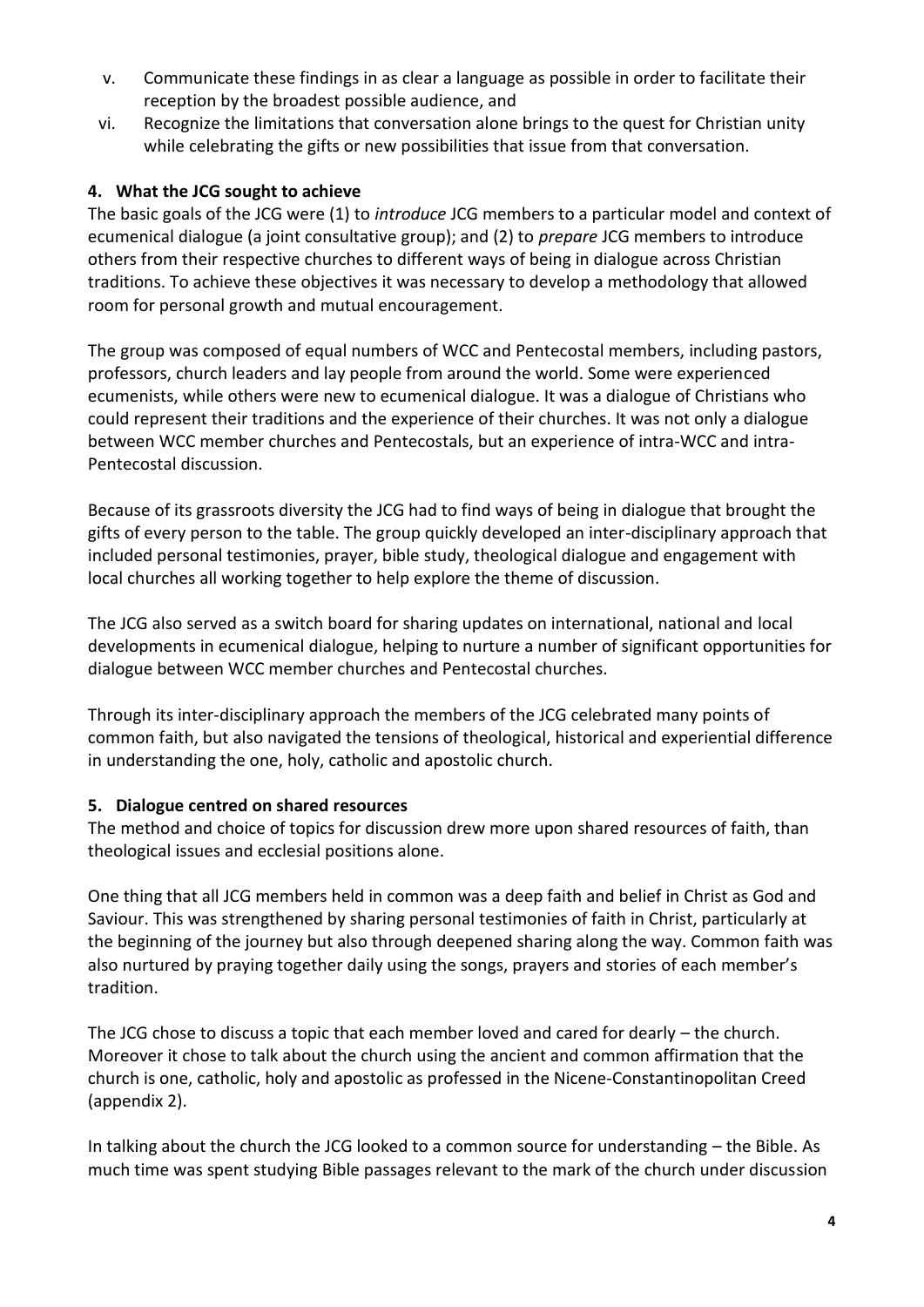as was spent discussing theological positions papers. The common story of the people of God helped to steer the discussion toward common affirmations about the church (appendix 3).

*In a spirit of love, we prayed the Lord's Prayer and shared our common faith through the Nicene-Constantinopolitan Creed.* 

*In a spirit love, we invited each other to share in and become part of our faith journeys. In a spirit love, we reflected on scripture as the common word we share. In a spirit love, we considered theological and historical accounts of our church traditions. In a spirit of love, we encouraged and were encouraged by the churches we encountered.*

## **6. Observations from our discussion on the church**

The Nicene-Constantinopolitan Creed professes the church to be one, holy, catholic and apostolic. These are commonly referred to as the "marks of the church". It is what Christians believe to be true about the church in every time and in every place. The profession is a source of shared faith in the Triune God, binding the faithful together.

*The Church is One* –The creed professes that the church is one. This affirms what already exists in Christ and what will be forever. It is grounded in and reflects the nature of the Holy Trinity. It was important for early Christians to affirm their unity in Christ to deepen their experience of fellowship in the Holy Spirit and to proclaim their faith in the Triune God.

The church is one because the Holy Trinity is one. The church is one in Jesus Christ. There is one church, one people of God, one body of Christ, one gospel, one baptism, one communion of saints. Like the creed, these affirmations of faith from the life of the early church offer a clear vision of the church as one (Eph 4.4-6).

Today, the oneness, or unity, among Christ's followers is expressed in many ways. It can be experienced in sharing, in fellowship, in communion and through sacraments (e.g. baptism and Eucharist); it can also be expressed in prayer, through common service and continuing Christ's mission in the world to proclaim the love of God for all creation. It is a state of being and act of doing.

And yet there are many differences in how churches around the world understand the oneness of the church, how they seek to make their unity in Christ visible and how they bear witness to this mark of the church. The differences emerged through history, are expressed in theology and are visible in different ecclesiologies. In spite of these differences, unity is understood as a gift and a calling, rooted in common faith in Jesus Christ and with a common purpose in worshipping God and proclaiming the faith of the gospel in the Triune God.

*The Church is Holy* – The claim that the church is holy is a claim made by faith. That claim is made in our confession of the creed (credo = I believe). This faith claim is based upon the fact that the God of Abram, Isaac, Jacob, the Triune God, has revealed Himself to be holy (*kadosh/hagios*). He is the Holy One of Israel. Holiness originates in God and is freely communicated by Him through the Spirit to His creation, in various times and places, and especially to those engaged in serving Him, the church of Jesus Christ. The church as both the body of Christ and as community is holy because God has communicated His holiness to the church. Our participation in this holiness is made possible by our participation in the life of the Triune God, through the life, death, and resurrection of Christ Jesus (Col 1.22) through the Holy Spirit. We have been cleansed through the "washing of water with the word" (Eph 5.26-27). We are the temple of God, indwelt by His Holy Spirit (1 Cor 3.16-17), and sustained by our life in Christ. It appears that all of us agree on these basic truths.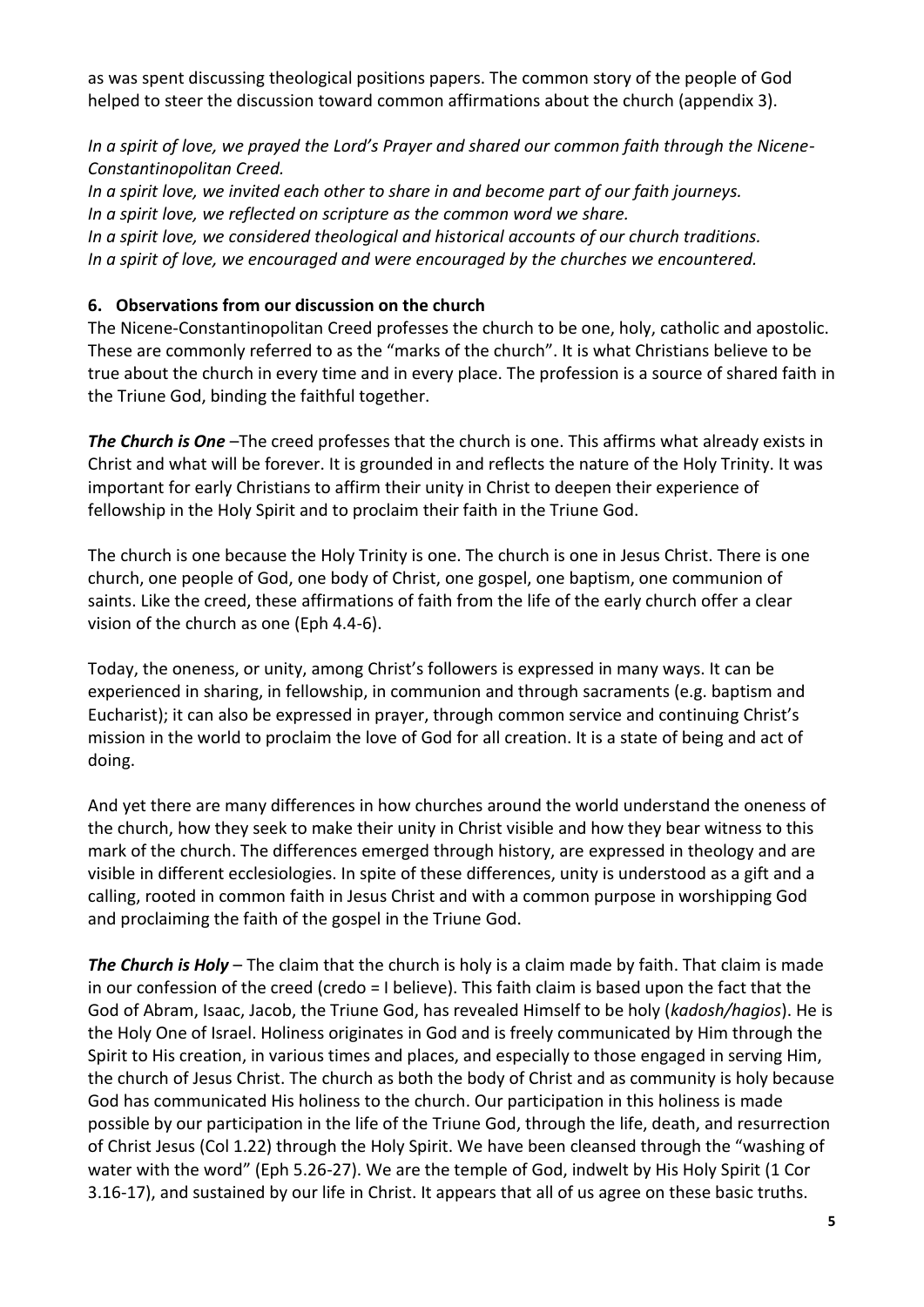Where we have found differences among us is in the link that some make between the holiness of the individual Christian (understood as a process of sanctification) and the holiness of the church. The question is frequently asked, if the church is "without spot or wrinkle" (Eph. 5.27) how do we account for sin among the saints? That we, members of the body of Christ, are called to live lives that are holy (1 Pet. 1.13-21), lives that are worthy of our calling (Eph. 4.1-3) is not in dispute. Standards of personal holiness, however, are often in dispute, as is the place of discernment and discipline within the life of the holy community.

*The Church is Catholic* – The mark of catholicity, from the Greek *kath'holou* meaning "as a whole" and "universal", evokes a sense of totality, wholeness, integrity, perfection, and – with respect to the church-universality and ecumenicity. Given this etymological foundation, catholicity signifies and celebrates the presence of the risen Christ and affirms the true faith in the face of heresy and schism.

Catholicity is also understood by some members of the JCG as a task of the church, not merely a possession of the church. The JCG agree that this mark is also related to God's mission. However, different perspectives surfaced concerning the mission of the church with respect to catholicity. Pentecostal, Protestant and Orthodox traditions have their own internal understandings of fullness and integrity.

At the conclusion of the meeting during which the JCG considered the mark of catholicity, the JCG developed the following affirmation in a spirit of togetherness.

"We affirm that catholicity is the gift of the Triune God to the church in its universality of time and space. The church is wherever and whenever there are those who confess Jesus Christ as Lord and Saviour, and includes all those who have held this faith throughout the ages, inclusive of particularities such as age, social condition, gender, race, or ability. The church, in its catholicity, expresses its life through worship and God's mission, making Christ known, pursuing justice and compassion for the sanctification of all of creation and making 'every effort to maintain the unity of the Spirit in the bond of peace.' This obedient response to the call of God is only possible in the power of the Spirit, recognising the love of God that transforms us, and in humble dependence upon God's grace."

Pentecostals understand catholicity in terms of the "full gospel" in relation to the Lord's promise to give life in fullness (Jn 10.10); He is Saviour, the one who baptizes in the Spirit, the Healer as well as the coming King. The JCG reaffirmed that the WCC does not exist as "the *una sancta* of which the creeds speak", and so does not embody catholicity in this way, but as a fellowship of churches calling one another toward a "mutual accountability" as they embody faith in Christ and fulfil the call of catholicity.

*The Church is Apostolic* **–** When we affirm that the church is apostolic, we begin with the Triune God, the Father who both sent (*apostello*) His Son, our Lord Jesus Christ, to bear witness to the truth in God and also sends the Holy Spirit. As Christians, we root our apostolic claims in Jesus Christ who, as the Father sent Him, sends His disciples into the world to bear witness (*martyria*) to the truth that we have come to understand as the gospel. That truth was made manifest in His incarnation, His death, and His resurrection. In a sense, all those who identify with Christ are carriers of the gospel message (*evangelion*). The living out of this common calling is made manifest in word and deed, and in our common *koinonia.* Still, Jesus chose the twelve, in a unique way, to carry the message of truth, to set the church in order, to guard the "good treasure entrusted to you with the help of the Holy Spirit living in us," (2 Tim 1.14) and to pass it along to the faithful of the next generation (2 Tim 2.2) and hence, to all generations.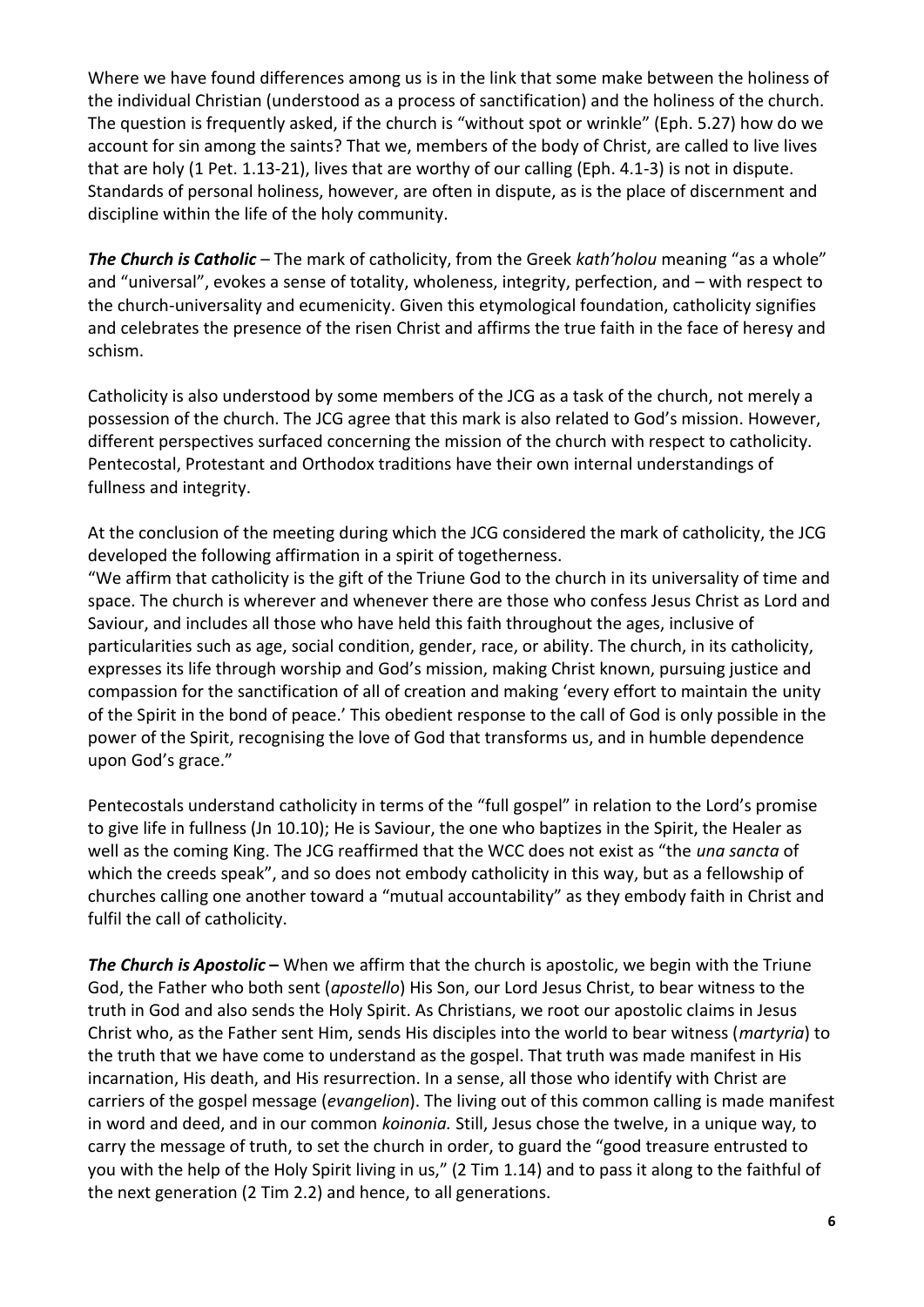The message that is to be guarded was embodied first in the life, death, and resurrection of Jesus Himself, but it also exists in the affirmations of faith such as may be found in 1 Corinthians 12.3 ("Jesus is Lord!"), and 1 Corinthians 15.1-11, the things of first importance. The apostle's affirmation shows these truths as being rooted in scripture, which provides evidence that in Christ we are confronted by God's eternal plan, and through Christ, we stand in continuity with the whole church. In the early church, the affirmations first given by the apostles (Jude 3) were entrusted to those on whom the apostles had laid their hands, consecrating them as bishops, who were asked in turn, to pass them along to the next generation. These basic teachings became the "rule of faith." They embodied the essence of that "deposit of faith" in written form, which has been passed along to each generation. As time passed, the essence of these "rule of faith" became enshrined in the creed, now commonly confessed by much of the church. Thus, Christ, scripture, the creed, and the ongoing teachings of the church understood as "tradition," provide the content and the context for the apostolic affirmation. The ministry keeps the faith of the church and experiences the faith through the liturgical or worship life and the practices of the church and its members. It appears that all of us may agree on these basic truths.

Where we have found differences among us is rooted in our separate histories. We do not all agree on how this passing of the deposit of faith is safeguarded. We do not necessarily agree on the sacramental or the charismatic character of the ministry, the limits on who is a minister, the role of succession in guaranteeing the "deposit of faith," or whether there is an unbroken chain of succession. We do not all agree on a common understanding or interpretation of the scriptures or the place and meaning of apostolic life that may be evidenced by fruit (Gal 5.22-23) and charisms (1 Cor 12.8-10) of the Holy Spirit. Nor do we necessarily agree on how best to proclaim the deposit of faith that has been given to the church. These differences are not only between the WCC and Pentecostal members of the JCG, but also among WCC member churches and Pentecostal churches.

Pentecostals have been committed to the proclamation of the apostolic faith since their inception. Many Pentecostal denominations incorporate the term "apostolic" in their name (e.g. Apostolic Faith Mission). In addition to their commitment to apostolic faith, Pentecostals contend that the apostolicity of the church is also closely related to apostolic life (Acts 4), apostolic work (Jn 14.12), and apostolic power manifested in spiritual gifts as well as "signs and wonders" (Acts 2.4).

### **7. Unexpected fruits**

The JCG quickly affirmed that patience is a virtue when it comes to encouraging WCC member churches and Pentecostals to be in dialogue. Though patience is still needed, there were a number of unexpected fruits that the JCG helped bring to harvest during the past years. Though the JCG cannot claim to have planted these fruits, its members did help to nurture them with the hope that each fruit will increase the efforts to encourage dialogue and common witness.

- In 2010 the WCC general secretary delivered greetings to the Pentecostal World Congress gathered in Stockholm, Sweden. An exchange of invitations has ensued for the Pentecostal World Congress and the WCC Assembly both taking place in 2013. The recognition and encouragement of dialogue at this level helps to highlight our need for one another.
- New bilateral conversations have emerged between Baptists and Pentecostals; between the Ecumenical Patriarchate and Pentecostals. In addition to the existing dialogues involving Roman Catholics, Lutherans and Reformed with Pentecostals, these new conversations are a sign that deeper dialogue between church traditions is possible. In addition, there are many local and national conversations that reach the church at a grass roots level, i.e. forums for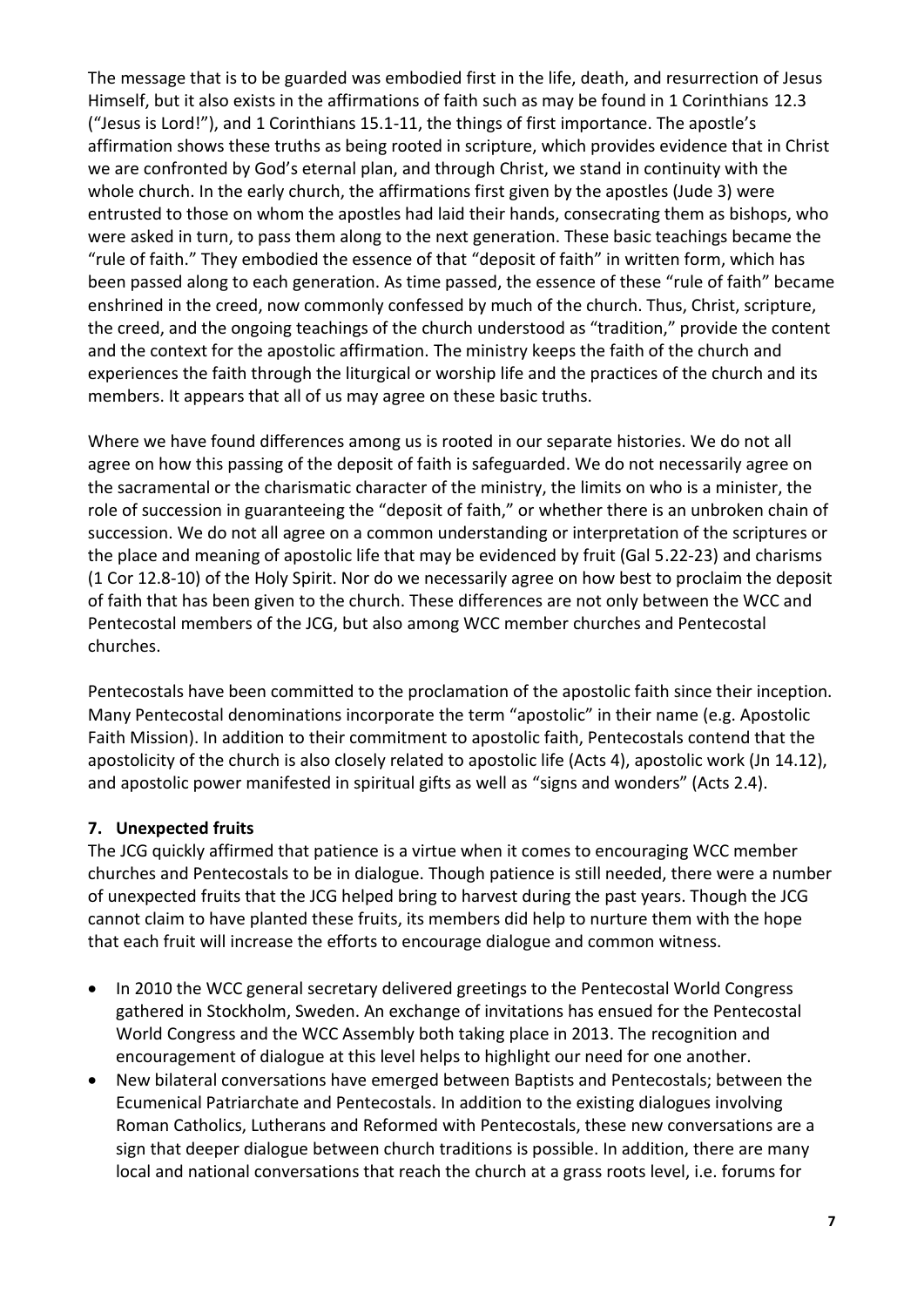praying together, reading the Bible together and engaging in common diaconal work. The commitment to these conversations helps to build mutual understanding.

- The Global Christian Forum (GCF) has made tremendous inroads in introducing church leaders from the Catholic, Orthodox, Anglican, Protestant, Evangelical and Pentecostal traditions to one another. The relationships made through the GCF have nurtured many new developments and continue to help to deepen the broadest relationships.
- The invitation to hold the 10th Assembly of the WCC in Busan, South Korea was endorsed not only by the WCC member churches in Korea, but by all the member churches of the National Council of Churches in Korea, including the Pentecostal Church. The invitation signifies an important change in relationships.

# **8. Member testimonies**

Given the importance of personal testimonies to the JCG methodology over the years, members of the JCG were invited to respond to the following three questions at the end of the journey

- What have you learned from our work together?
- How have you been transformed through our work together?
- What are the challenges for the church that have been clarified through our process together?

While responses to these questions varied, the testimonies were positively provocative and reflect an overwhelming and unanimous celebration of this virtue – the development of personal relationships of mutual love provide a sure foundation for the mutual understanding upon which inter-church, ecumenical dialogues rely – and the mutual understanding inter-church, ecumenical dialogues generate. When we grow in relationship with one another, we grow in love for one another; when we grow in love for one another; we grow in understanding of one another.

*We learned that we must take the time to grow in love for one another in our diversity. We were transformed and reoriented toward a common hope. We gained a deeper understanding of the challenges we face together as Christians.*

### **9. Recommendations**

On the occasion of the Busan Assembly, the JCG prepared the following recommendations to the WCC member churches.

Recognising that together WCC member churches and Pentecostal churches confess faith in the Triune God according to the scriptures; together these churches are called to be a response to Christ's prayer for the unity of his believers, so that the world may believe in God's saving love for all creation; and

Recognizing also that JCG conversations in recent years have produced promising results, which should continue for the sake of common witness in the world and deeper mutual understanding between churches;

R1. *The JCG recommends that efforts should be maintained to encourage conversation between the member churches of WCC and Pentecostal churches that are not members of the WCC.* 

# **A. Involvement in the work of the WCC**

R2. *The WCC should continue to involve Pentecostal leaders, pastors, lay people and theologians in strategic ways that help the fellowship of WCC member churches to encounter the Pentecostal movement.*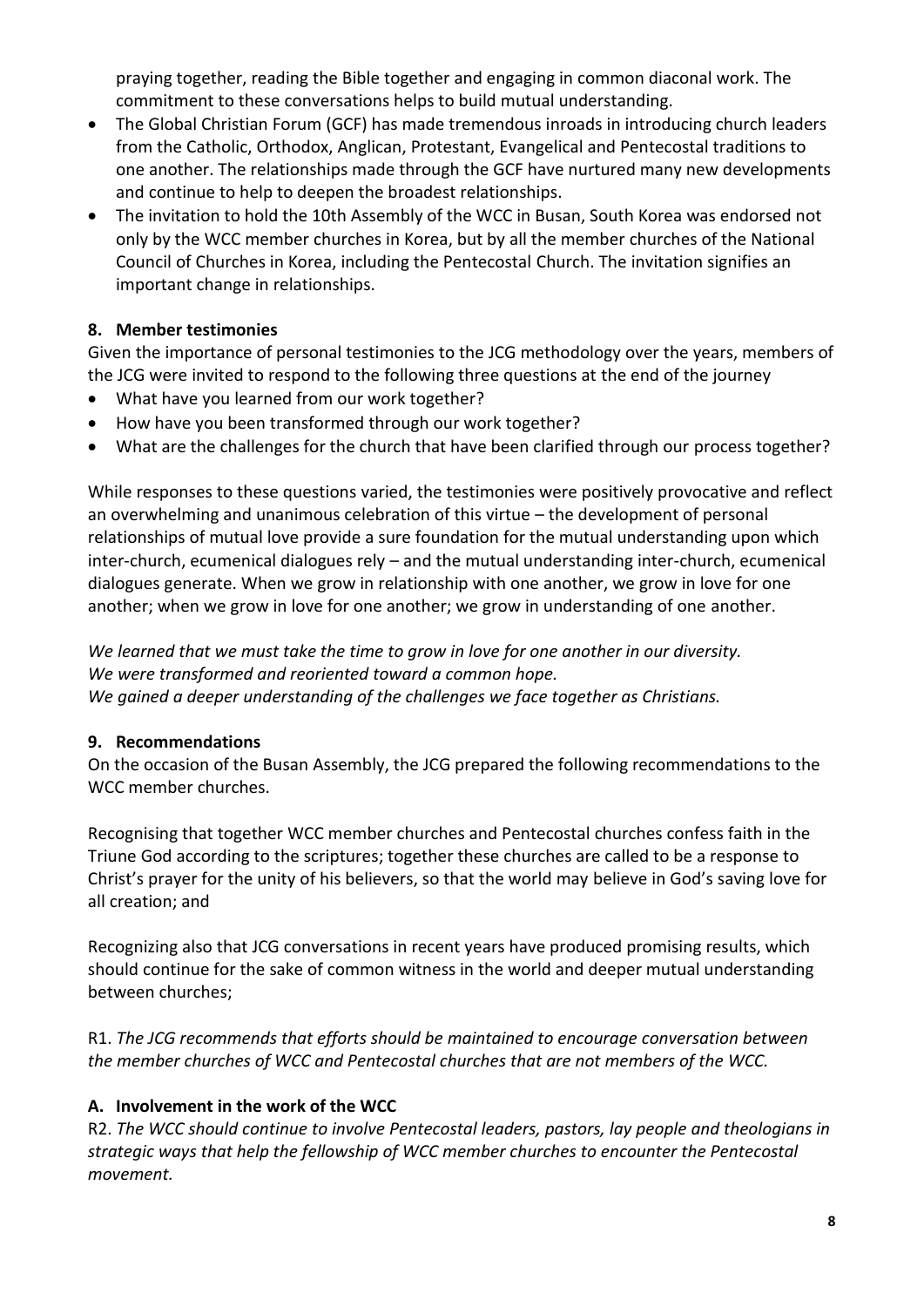R.3. *Recognizing the growing significance of Pentecostalism in the world, the JCG recommends the participation of Pentecostals in WCC commissions be strengthened, i.e. Faith and Order, Mission and Evangelism, International Affairs.*

R.4. *The JCG recommends that collaboration in the area of theological education, ecumenical formation and youth initiatives continue, e.g. through theological education networks (ETE and WOCATI), the Bossey Ecumenical Institute and ECHOS (youth commission)*.

R.5. *The JCG recommends, that a Joint Consultative Group is maintained as a platform for monitoring the rapidly developing conversations (formal), dialogue (informal) and encounters between WCC member churches and Pentecostal churches.* 

R.6. *Acknowledging that there are Pentecostal churches that are members of the WCC, the JCG recommends that consideration be given by the WCC to the most appropriate ways of their engagement in this process of encounter and conversation, in consultation with its Pentecostal conversation partners.*

R.7. *Recognizing the value of the diversity on our and teams and the contributions each participant was able to make, we recommend that the WCC along with its Pentecostal partners in the JCG maintain and continue to strive toward balanced participation.*

# **B. Conversations among Pentecostals**

The Pentecostal movement is diverse, global and growing. The JCG would like to encourage the Pentecostal World Fellowship to continue to endorse the theological exchange between churches.

# **C. Conversations, dialogues and encounters at national, regional and global levels**

Though the WCC and the PWF offer global leadership, it is also important to encourage dialogue between national churches, between world communions and among church leaders.

Where WCC member churches and Pentecostal churches have engaged in dialogue at a national level great progress has been made.

R.8. *The JCG recommends that churches around the world should be encouraged to be in conversation on a national and regional level, finding new ways to express common faith in and common witness to Christ.*

The bilateral dialogues and conversations between world communions and Pentecostal churches have helped to deepen theological discussions.

R.9. *The JCG recommends that global church traditions be encouraged to continue dialogue and conversations that lead to deeper mutual understanding, solving existing problems between the churches and healing of divisions.*

R.10. *Recognizing the Global Christian Forum brings leaders together from many church traditions, establishing relationships through the Forum that have helped initiate many new opportunities for churches to deepen their ecumenical encounter, therefore, the JCG recommends that these efforts be encouraged.*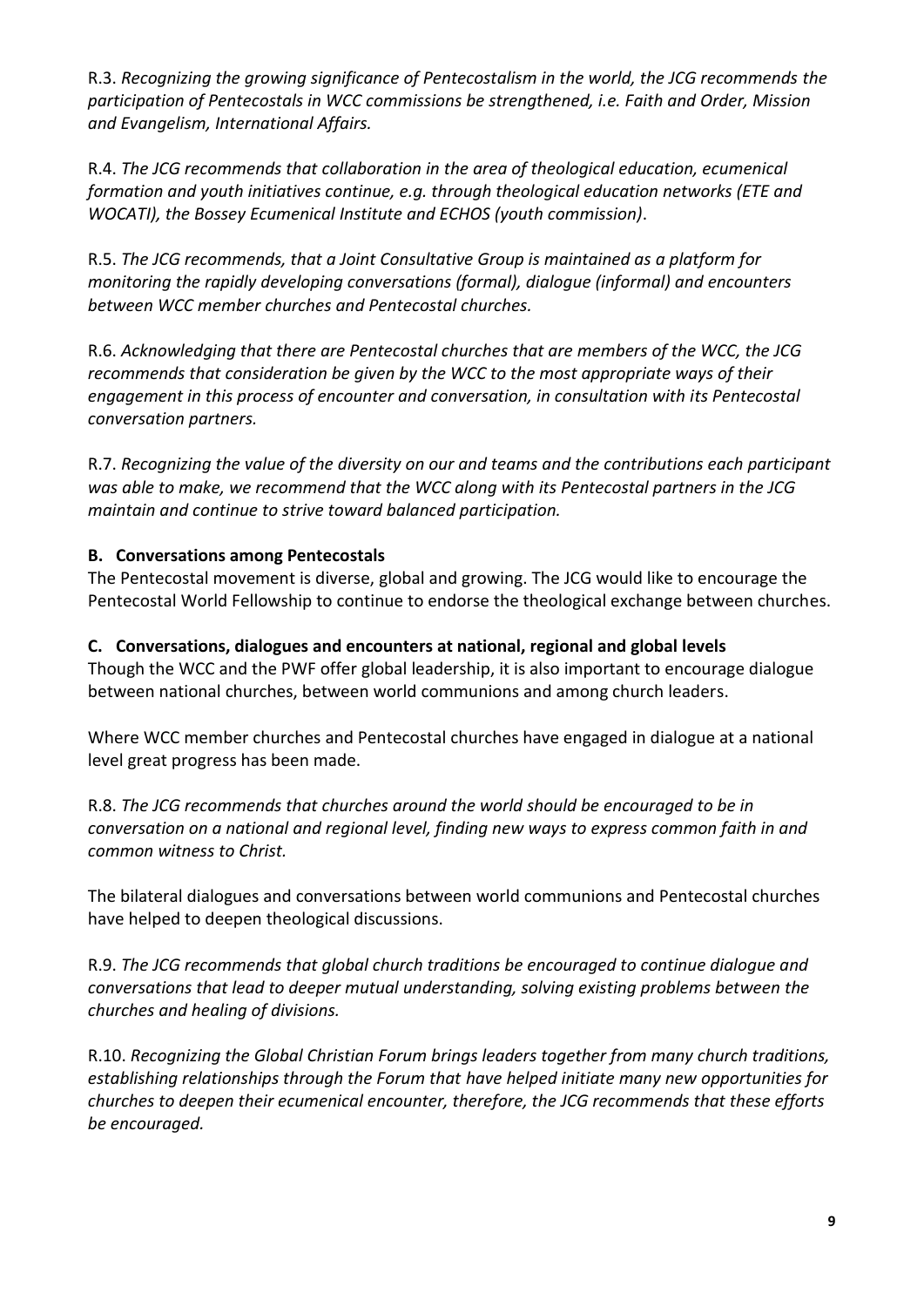#### **Appendix 1**

#### **Participants in the Joint Consultative Group**

#### **World Council of Churches**

Rev. Jennifer S. Leath (2007 to 2012), Co-moderator *African Methodist Episcopal Church*

Rev. Dr Lesley Anderson (2007; 2009 to 2012) *Methodist Church in the Caribbean and the Americas*

Ms Kyriaki Avtzi (2008) *Ecumenical Patriarchate*

Father Ioan Chirilá (2007 to 2012) *Romanian Orthodox Church*

Rev. Dr Paul Goodliff (2007 to 2012) *Baptist Union of Great Britain*

Rev. Marjut Haapakangas (2010 and 2012) *Evangelical Lutheran Church of Finland*

Rev. Tuija Elina Mannström (2007 to 2008) *Evangelical Lutheran Church of Finland* 

Dr Konstantinos Kenanidis (2009 to 2012) *Ecumenical Patriarchate*

Prof. Dr Marina Kolovopoulou (2007 to 2012) *Church of Greece*

Rev. Dr Cephas Omenyo (2007 to 2012) *Presbyterian Church of Ghana*

Dr Xanthia Morfi (2011) Ecumenical Patriarchate

Rev. Iára Müller (2007 to 2011) *Evangelical Church of the Lutheran Confession in Brazil*

Rev. Eric S.Y. So (2007 to 2009; 2011) *Hong Kong Council of the Churchof Christ in China*

Sr Mother Superior Theoxeni (2007) *Ecumenical Patriarchate*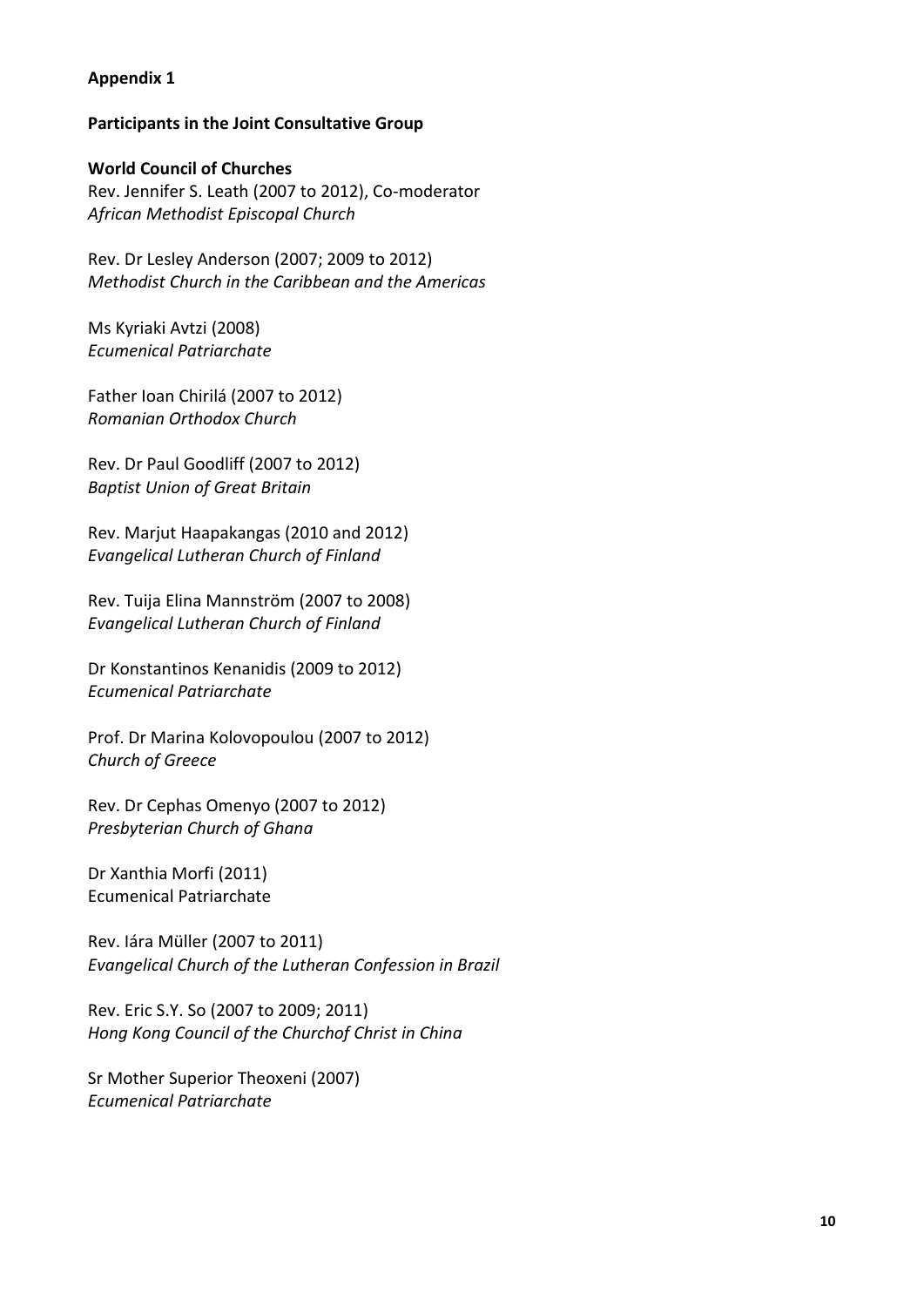#### **Pentecostal Team**

Rev. Dr Cecil M. Robeck (2007 to 2009; 2011 to 2012), Co-moderator *Assemblies of God*

Rev. Dr Japie Jimmy LaPoorta (2007 to 2012), Co-moderator in 2010 *Apostolic Faith Mission of South Africa*

Dr Kimberly Ervin Alexander (2008 to 2012) *Church of God*

Dr Miguel Alvarez (2010 to 2012) *Church of God*

Rev. Dr Teresa Chai (2008 to 2012) *Assemblies of God*

Rev. Dr Harold D. Hunter (2007 to 2012) *International Pentecostal Holiness Church*

Rev. Dr Veli-Matti Kärkkäinen (2007 to 2012) *Finnish Pentecostal Movement*

Rev. Connie Karsten - van der Brugge (2008 to 2012) *United Pentecostal and Evangelical Churches*

Dr Jean-Daniel Plüss (2010 to 2012) *Swiss Pentecostal Mission*

Dr Paulson Pulikottil (2007 to 2012) *Indian Pentecostal Church*

Bishop Stephen Safwali (2007 to 2012) *Antioch Bible Church*

Rev. Dr Frederick Ware (2009) *Church of God in Christ*

### **Observers from the WCC Youth Commission, ECHOS**

Dr Connie Ho Yan Au (2009) Mr Nikos Kosmidis (2008)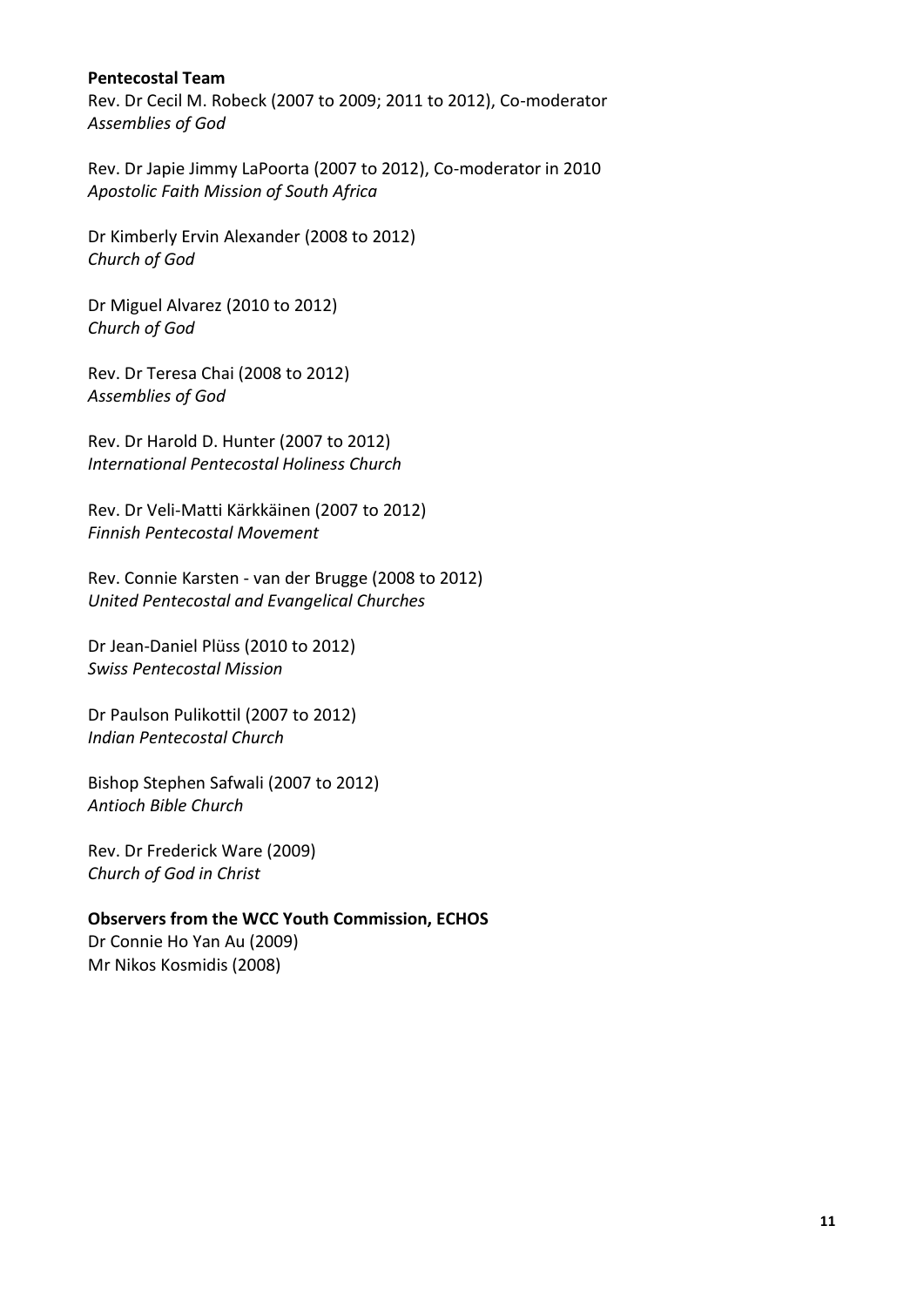#### **Appendix 2**

1

#### **Nicene- Constantinopolitan Creed<sup>2</sup>**

We believe in one God, the Father, the Almighty, maker of heaven and earth, of all that is, seen and unseen.

We believe in one Lord, Jesus Christ, the only Son of God, eternally begotten of the Father, Light from Light, true God from true God, begotten, not made, of one Being with the Father; through him all things were made. For us and for our salvation he came down from heaven, by the power of the Holy Spirit he became incarnate from the Virgin Mary and was made man. For our sake he was crucified under Pontius Pilate; he suffered death and was buried; on the third day he rose again in accordance with the Scriptures; he ascended into heaven. He is seated at the right hand of the Father, he will come again in glory to judge the living and the dead, and his kingdom will have no end.

We believe in the Holy Spirit, the Lord, the giver of life, who proceeds from the Father; with the Father and the Son he is worshiped and glorified: he has spoken through the Prophets. We believe in one holy catholic and apostolic Church. We acknowledge one baptism for the forgiveness of sins. We look for the resurrection of the dead, and the life of the world to come. Amen

 $2$  Em tua graça – resources for praise and prayer, Ninth Assembly, World Council of Churches, Geneva, 2006.